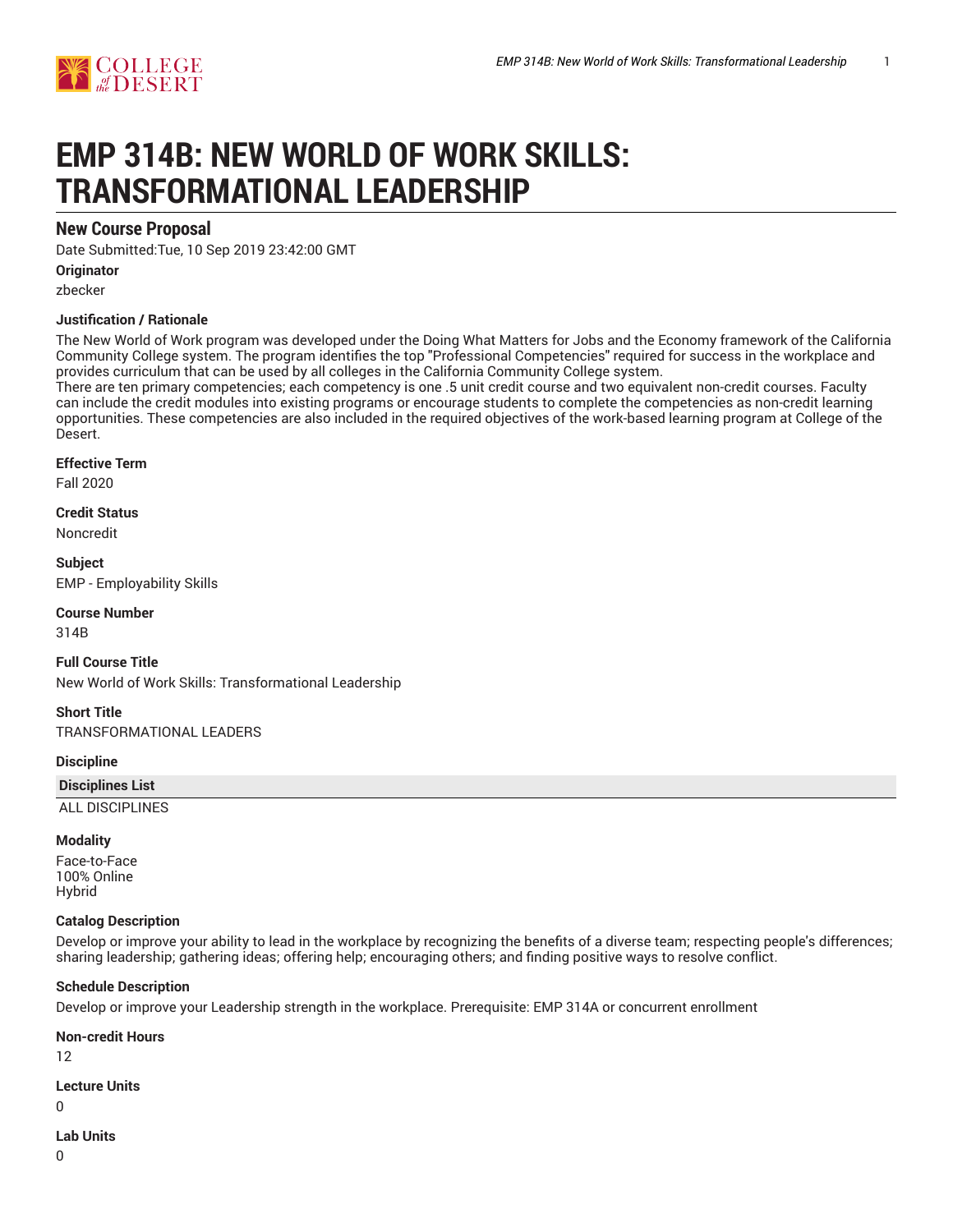

**In-class Hours**

4

**Out-of-class Hours** 8

**Total Course Units** 0 **Total Semester Hours** 12

**Override Description** Noncredit course.

**Prerequisite Course(s)** EMP 314A or concurrent enrollment

# **Required Text and Other Instructional Materials**

**Resource Type** Web/Other **Open Educational Resource** Yes

**Year**

2018

**Description**

New World of Work Instructional Materials available through Linked Learning/New World of Work.

**Class Size Maximum**

40

**Entrance Skills** know the benefits of working with a diverse team.

## **Requisite Course Objectives**

EMP 314A-Learn the benefits of a building and effectively working with a diverse team.

#### **Entrance Skills**

Know how people's differences and commonality can strengthen a team.

### **Requisite Course Objectives**

EMP 314A-Learn how people's differences and commonality can strengthen a team.

## **Entrance Skills**

Know how gathering ideas from all members of a team allows effective sharing of leadership.

### **Requisite Course Objectives**

EMP 314A-Learn how to share leadership by gathering ideas from all members.

## **Course Content**

1. Building a diverse team to provide support for transformational leadership.

- 2. Technology to assist in team tasks.
- 3. Differences and commonality in team members and how that strengthens the team.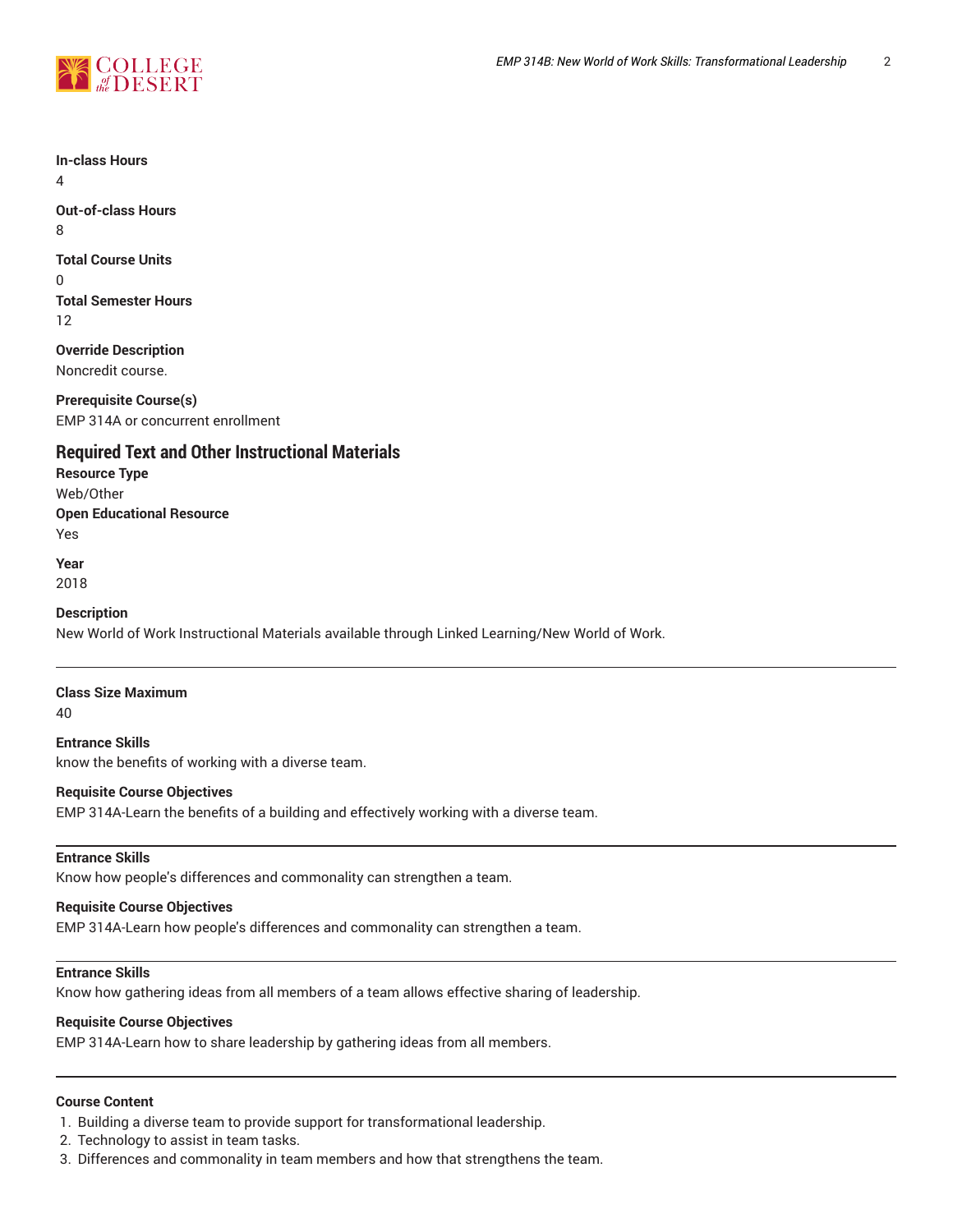

- 4. Dealing with Conflict.
- 5. Leading a team.

6. Self analysis survey and plan for developing and improving personal skills.

## **Course Objectives**

|             | <b>Objectives</b>                                                                |
|-------------|----------------------------------------------------------------------------------|
| Objective 1 | Find positive ways to resolve conflict.                                          |
| Objective 2 | Learn how people's differences and commonality can strengthen a team.            |
| Objective 3 | Learn how to share leadership by gathering ideas from all members.               |
| Objective 4 | Create a plan for improving your transformation leadership skills and abilities. |

## **Student Learning Outcomes**

|           | Upon satisfactory completion of this course, students will be able to:                                              |
|-----------|---------------------------------------------------------------------------------------------------------------------|
| Outcome 1 | Demonstrate an understanding of how building and effectively working with a diverse team provides opportunities for |
|           | transformational leadership.                                                                                        |

## **Methods of Instruction**

| <b>Method</b>                | Please provide a description or examples of how each instructional<br>method will be used in this course.                                                    |
|------------------------------|--------------------------------------------------------------------------------------------------------------------------------------------------------------|
| Discussion                   | In class discussion and/or online Canvas discussions on conflict<br>resolution concepts.                                                                     |
| Collaborative/Team           | Cooperative learning tasks such as a small group or paired activities<br>to evaluate current strengths and weaknesses in the area of conflict<br>resolution. |
| Technology-based instruction | Use of learning materials available on the web, including "What Not To<br>Do" videos.                                                                        |
| Lecture                      | Presentation of conflict resolution concepts and how they relate to<br>building and leading diverse teams.                                                   |
| Self-exploration             | Self-awareness of current viewpoints regarding conflict resolution and<br>development of workplace and academic strategies.                                  |

## **Methods of Evaluation**

| <b>Method</b>                                    | Please provide a description or examples of how<br>each evaluation method will be used in this course.                                                                           | <b>Type of Assignment</b> |
|--------------------------------------------------|----------------------------------------------------------------------------------------------------------------------------------------------------------------------------------|---------------------------|
| College level or pre-collegiate essays           | Writing assignments completed out of class<br>evaluating current strengths and weaknesses for<br>conflict resolution and in-class presentation of<br>strategies for improvement. | In and Out of Class       |
| Student participation/contribution               | Class discussion and questions on concepts for<br>conflict resolution from assigned readings, videos<br>and personal self-awareness.                                             | In Class Only             |
| Self/peer assessment and portfolio evaluation    | Surveys at end-of-class to compare against survey<br>from prerequisite course to analyze changes in<br>diverse team building and conflict resolution<br>perceptions.             | In and Out of Class       |
| Group activity participation/observation         | Activity based analysis of videos and reading<br>materials as applied to conflict resolution.                                                                                    | In Class Only             |
| Presentations/student demonstration observations | Presentation on development of diverse team<br>building and conflict resolution skills.                                                                                          | In Class Only             |
| Other                                            | Out-of-class hours will be accounted for<br>electronically through the learning management<br>system.                                                                            | Out of Class Only         |

**Assignments**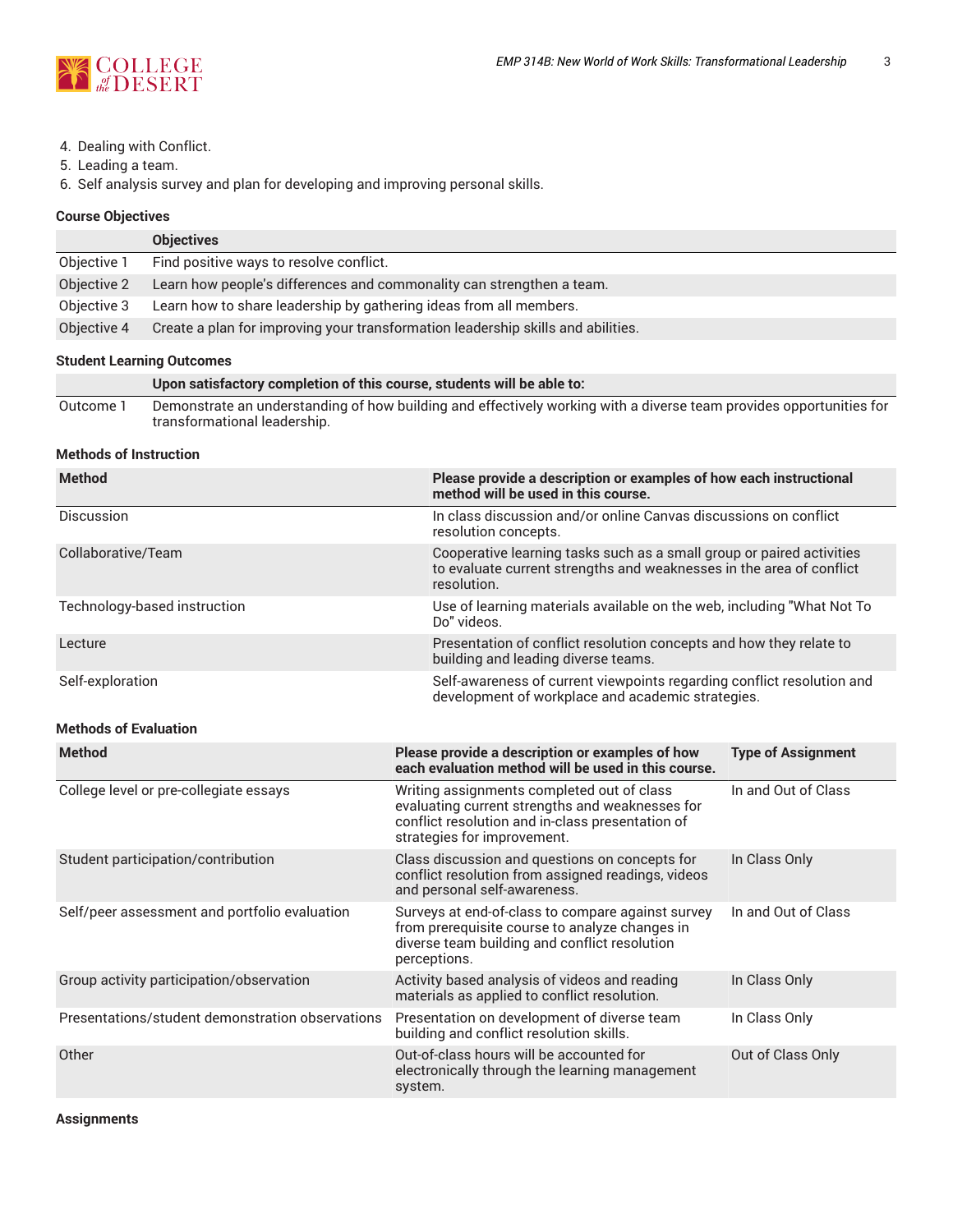

#### **Other In-class Assignments**

- 1. Individual or group projects designed to identify and apply effective team building and transformational leadership skills.
- 2. Case studies designed to identify what constitutes strong team behaviors and how that strength translates into strong leadership.
- 3. Online individual, small group, or paired presentations designed to identify and apply effective team building tools and techniques.
- 4. End of semester survey to identify self-awareness of strengths and weaknesses.

#### **Other Out-of-class Assignments**

1. Students are expected to spend a minimum of eight hours on outside assignments which include a variety of video resources, self analysis of life experiences, and development of academic and workplace goals.

#### **Grade Methods**

Pass/No Pass Only

# **Distance Education Checklist**

**Include the percentage of online and on-campus instruction you anticipate.**

**Online %**

100

# **Instructional Materials and Resources**

If you use any other technologies in addition to the college LMS, what other technologies will you use and how are you ensuring **student data security?**

New World of Work materials are maintained by Shasta College and made available to faculty and students through Linked In Learning which requires password access.

#### **If used, explain how specific materials and resources outside the LMS will be used to enhance student learning.**

New World of Work materials have been developed at the state level in collaboration with industry and vetted as appropriate to enhance the learning experience.

# **Effective Student/Faculty Contact**

#### Which of the following methods of regular, timely, and effective student/faculty contact will be used in this course?

#### **Within Course Management System:**

Timely feedback and return of student work as specified in the syllabus Discussion forums with substantive instructor participation Regular virtual office hours Private messages Online quizzes and examinations Video or audio feedback Weekly announcements

#### **External to Course Management System:**

Direct e-mail Posted audio/video (including YouTube, 3cmediasolutions, etc.)

#### **For hybrid courses:**

Scheduled Face-to-Face group or individual meetings

#### Briefly discuss how the selected strategies above will be used to maintain Regular Effective Contact in the course.

This class will be taught either online or as a hybrid via Canvas. Instructors will use asynchronous text and video messages to interact with the students. Also, discussions boards, constant announcements will be used. Zoom virtual office hours with screen sharing and interaction capabilities will be available.

#### **If interacting with students outside the LMS, explain how additional interactions with students outside the LMS will enhance student learning.**

Canvas is used for external interaction as well.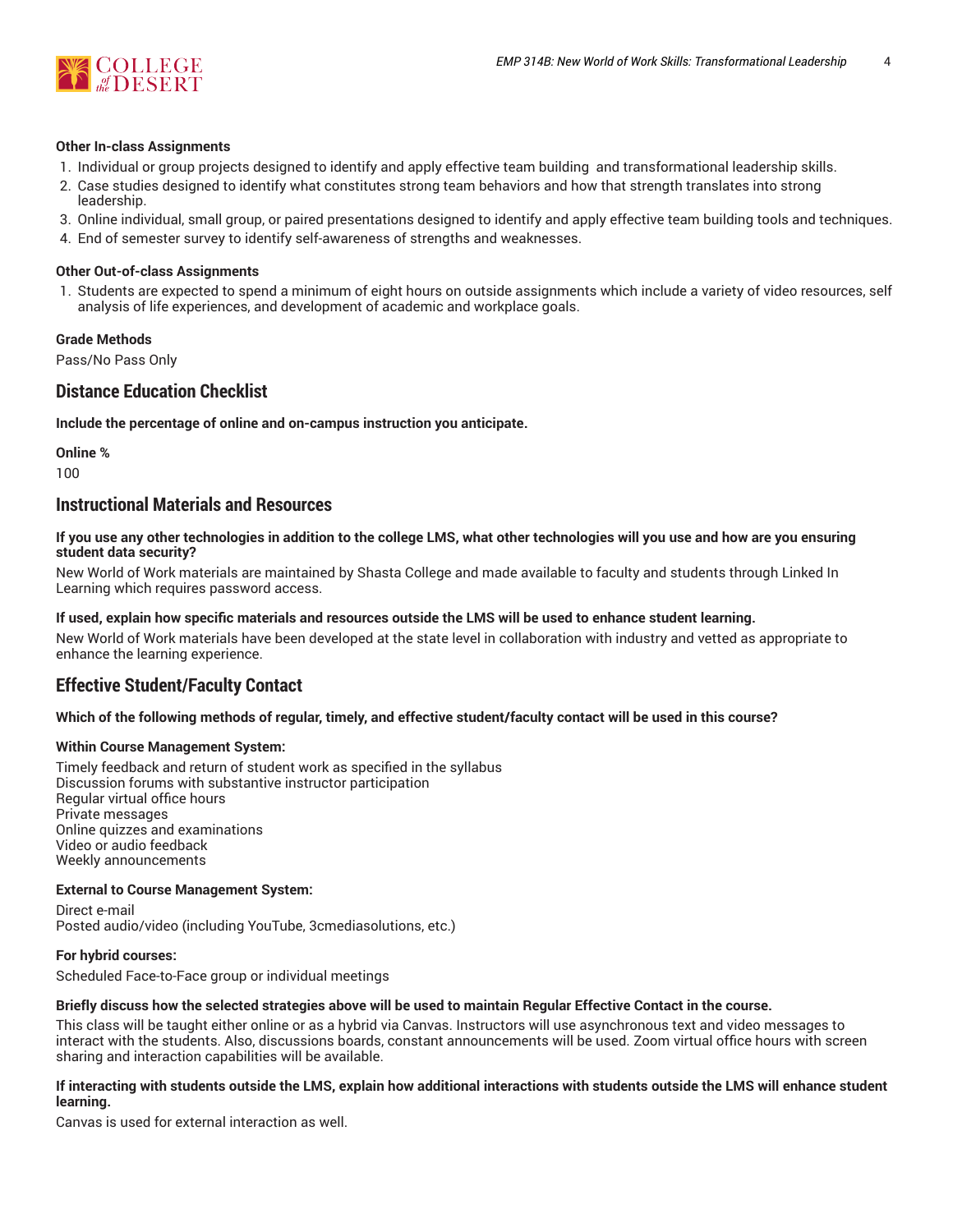

# **Other Information**

Provide any other relevant information that will help the Curriculum Committee assess the viability of offering this course in an online **or hybrid modality.**

All materials for the course are web-based so online and/or hybrid modality is appropriate.

# **MIS Course Data**

**CIP Code** 32.0105 - Job-Seeking/Changing Skills.

**TOP Code** 051800 - Customer Service

**SAM Code** D - Possibly Occupational

**Basic Skills Status** Not Basic Skills

**Prior College Level** Not applicable

**Cooperative Work Experience** Not a Coop Course

**Course Classification Status** Workforce Prep Enhanced Funding

**Approved Special Class** Not special class

**Noncredit Category** Workforce Preparation

**Funding Agency Category** Not Applicable

**Program Status** Program Applicable

**Transfer Status** Not transferable

**Allow Audit** No

**Repeatability** Yes

**Repeatability Limit** NC **Repeat Type** Noncredit

**Justification**

Non-credit courses are repeatable until students are comfortable they have achieved the knowledge and skills required to meet the objectives and outcomes of the course.

#### **Materials Fee**

No